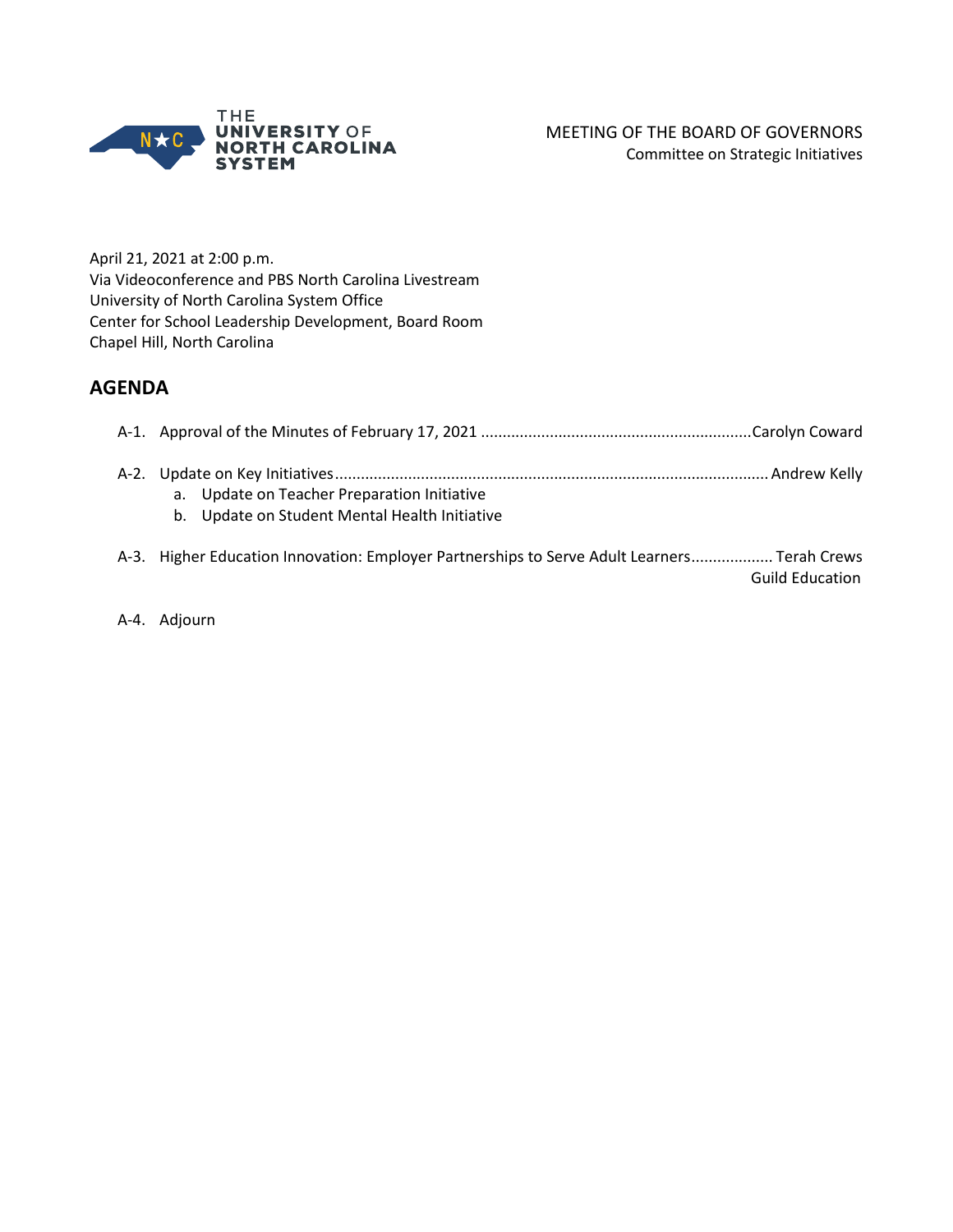

## **DRAFT MINUTES**

February 17, 2021 University of North Carolina System Office Via Videoconference and PBS NC

This meeting of the Committee on Strategic Initiatives was presided over by Chair Carolyn Coward. The following committee members, constituting a quorum, were also present in person or by phone: J. Alex Mitchell, W. Marty Kotis, III, Anna Spangler Nelson, and David Powers. The following committee members were absent: Michael Williford.

Chancellors participating were Chancellor Kelli Brown and Chancellor Brian Cole.

Staff members present included Dr. Andrew Kelly and others from the UNC System Office.

#### **1. Call to Order and Approval of OPEN Session Minutes (Item A-1)**

The chair called the meeting to order at 1:45 p.m. and called for a motion to approve the open session minutes of October 21, 2020, November 18, 2020, and January 20, 2021.

**MOTION:** Resolved, that the Committee on Strategic Initiatives approve the open session minutes of as October 21, 2020, November 18, 2020, and January 20, 2021 distributed.

#### **Motion:** J. Alex Mitchell **Motion carried**

| <b>Roll Call Vote</b> |     |  |
|-----------------------|-----|--|
| Coward                | Yes |  |
| Mitchell              | Yes |  |
| Kotis                 | Yes |  |
| Nelson                | Yes |  |
| <b>Powers</b>         | Yes |  |
| Williford             |     |  |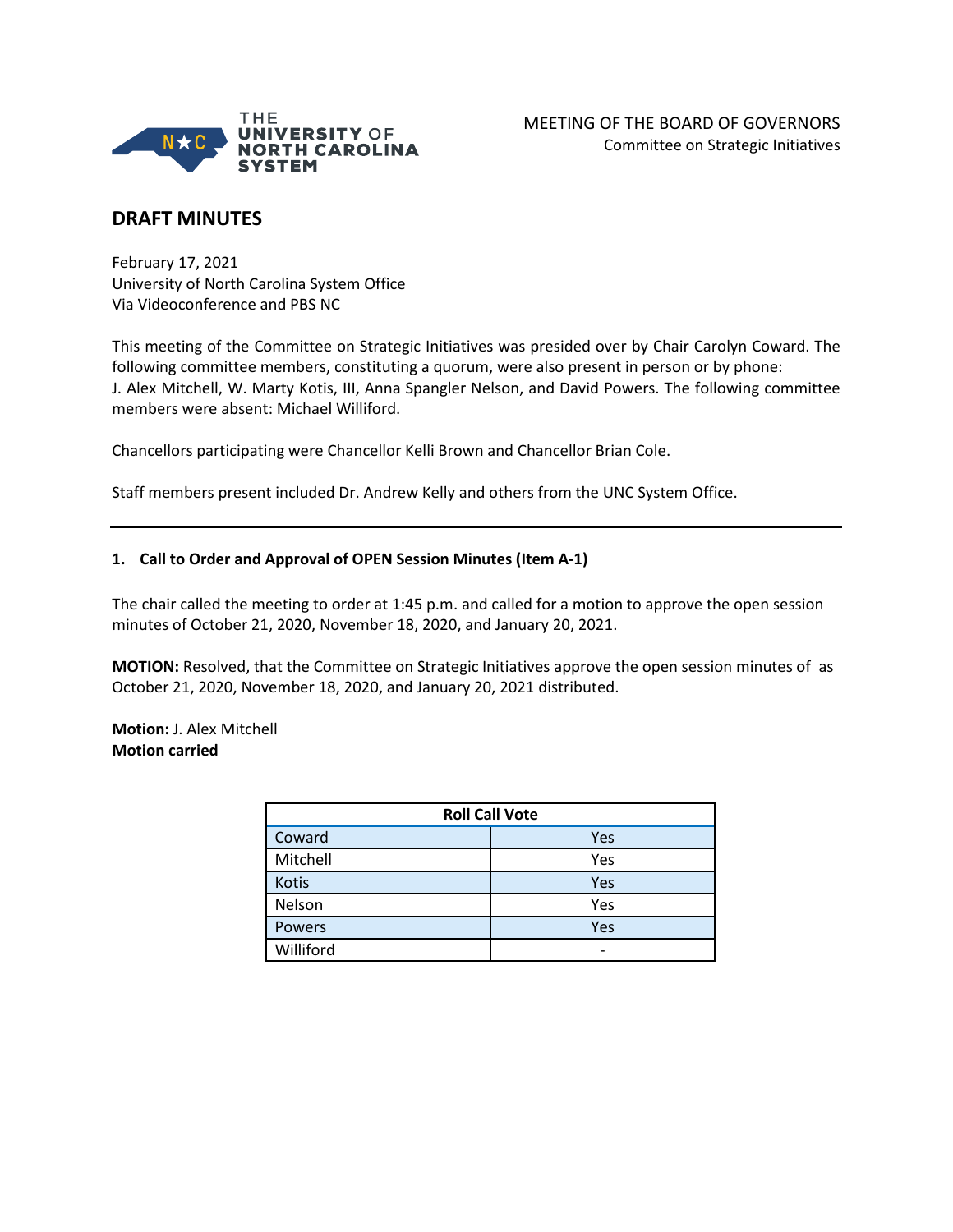#### **2. Higher Education Innovation: Who Do We Serve, and How Do We Serve Them? (Item A-2)**

The committee heard a presentation on current and projected student demographics from Dr. Andrew Kelly. The committee engaged in an in-depth discussion about the opportunity to serve adults with some college but no degree, the challenges of doing so, and promising strategies and tactics that the UNC System could consider. Proposed strategies included online programs in high-demand fields, flexible schedules with multiple start dates, employer partnerships, and stackable credentials. The committee agreed to continue to explore additional options and strategies on how to address and meet the needs of adult learners.

### **3. UNC System Study of Accelerated Degrees (Response to H.B. 1096) (Item A-3)**

The chair noted that materials detailing the study of accelerated degrees could be found through online resources on BoardEffect.

There being no further business, the meeting adjourned at 2:57 p.m.

W. Marty Kotis, III, Secretary

\_\_\_\_\_\_\_\_\_\_\_\_\_\_\_\_\_\_\_\_\_\_\_\_\_\_\_\_\_\_\_\_\_\_\_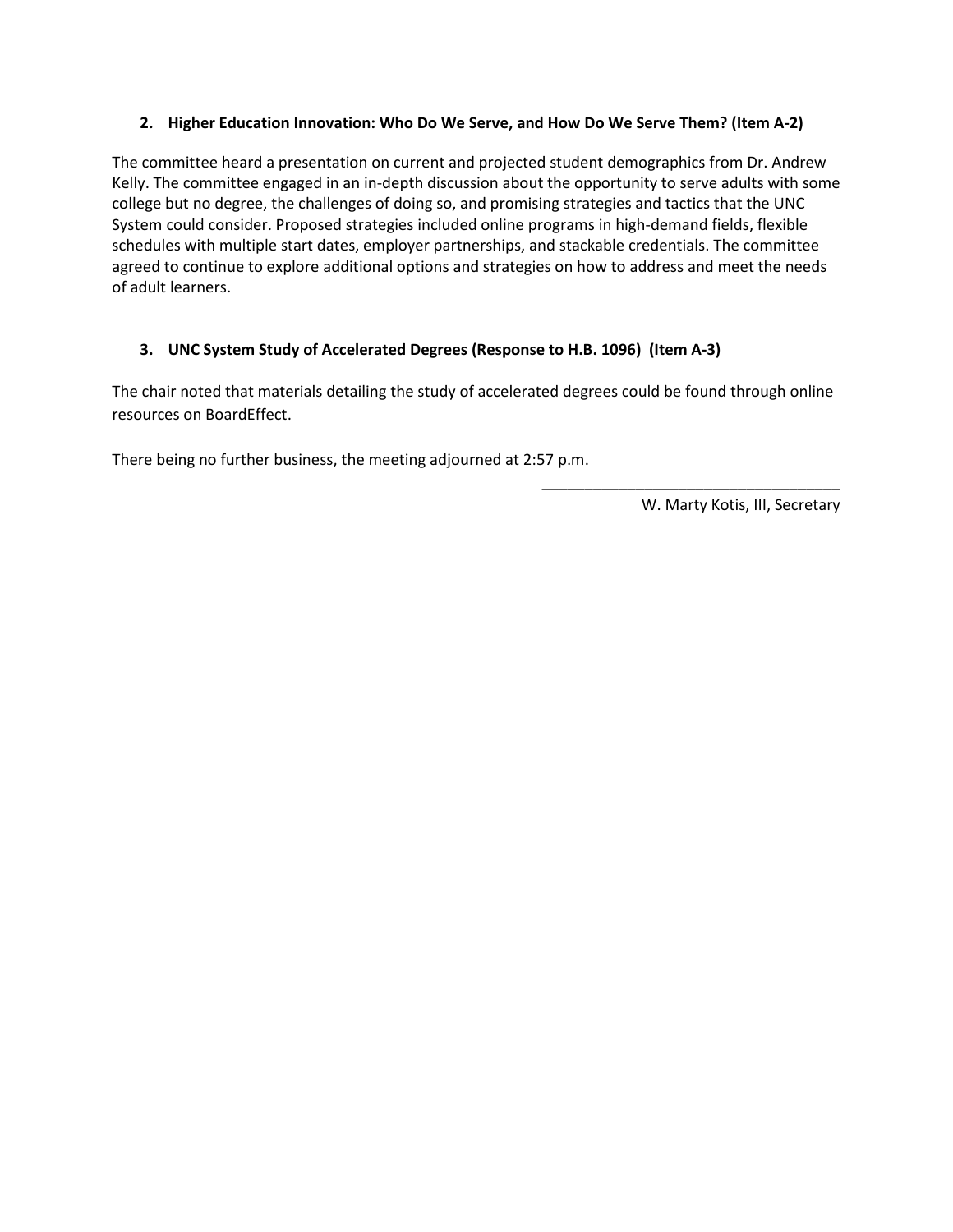

# **AGENDA ITEM**

| Situation:         | The committee will hear an update on recent activities regarding strategic initiatives.                                                                                                                                      |  |
|--------------------|------------------------------------------------------------------------------------------------------------------------------------------------------------------------------------------------------------------------------|--|
| <b>Background:</b> | The Committee on Strategic Initiatives has initiated a number of key projects over the<br>past year, including an effort to improve teacher preparation in reading and a System-<br>wide task force on student mental health |  |
| Assessment:        | An updated will be provided to the committee on the teacher preparation and student<br>mental health initiatives underway at the UNC System Office.                                                                          |  |
| <b>Action:</b>     | This item is for information only.                                                                                                                                                                                           |  |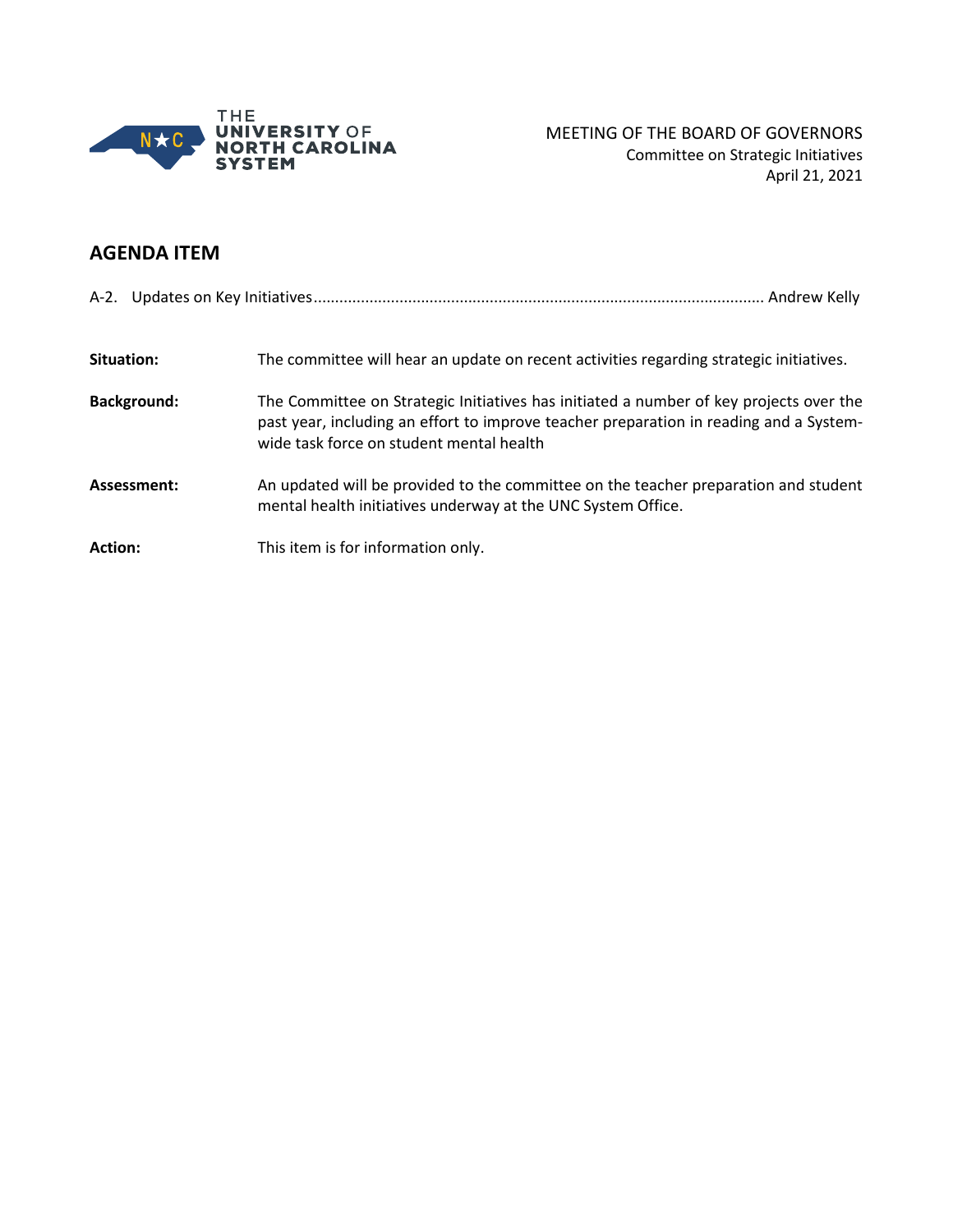

MEETING OF THE BOARD OF GOVERNORS Committee on Strategic Initiatives April 21, 2021

## **AGENDA ITEM**

A-3. Higher Education Innovation: Employer Partnerships to Serve Adult Learners.........................Terah Crews Guild Education

**Situation:** The committee will hear a presentation from Terah Crews, vice president of learning marketplace solutions at Guild Education, an online platform that connects employees at Fortune 100 corporations to higher education programs at universities. Ms. Crews will share an overview of Guild's work with employers and adult learners and provide insights on what adult learners want from a degree program, what employers want from a university partner, and what quality university partnerships look like.

**Background:** At two previous sessions, the committee has focused on the trends shaping the future of higher education and the implications for the University of North Carolina System. In the last session, the committee examined data on student demographics, in particular the UNC System's reliance on traditional-age students (age 18-24) at the undergraduate level. Over the course of the next decade, growth in the number of traditional-age college students (aged 18-24) will slow nationally and in North Carolina. In response, colleges, universities, and other organizations have developed programs designed to serve adults without a college degree, many of whom are juggling work and family responsibilities. These programs are often offered through close partnerships with large employers. Those employers often help cover the cost of further education for their employees.

> Developing new pathways to a postsecondary degree or credential represents an opportunity for traditional higher education institutions to adapt to a changing market. But such efforts often require significant changes to business models, academic programming and calendars, and student supports. How should the UNC System respond to these trends? What promising innovations is the System well-positioned to pursue, and what obstacles stand in the way? What can the System learn from other universities, states, and entrepreneurs who are successfully serving adult learners?

**Assessment:** In this session, the committee will hear a presentation on what Guild has learned about what adult learners are seeking in a degree program, and subsequently how institutions can best position themselves to serve these students. The committee will also hear about the importance of aligning degree programs with employer and workforce demands and discuss creative ways to partner with employers to recruit and serve adult students. The presentation will conclude with a discussion about the innovations that the UNC Board of Governors might consider in planning for the future of the System.

**Action:** This item is for discussion only.